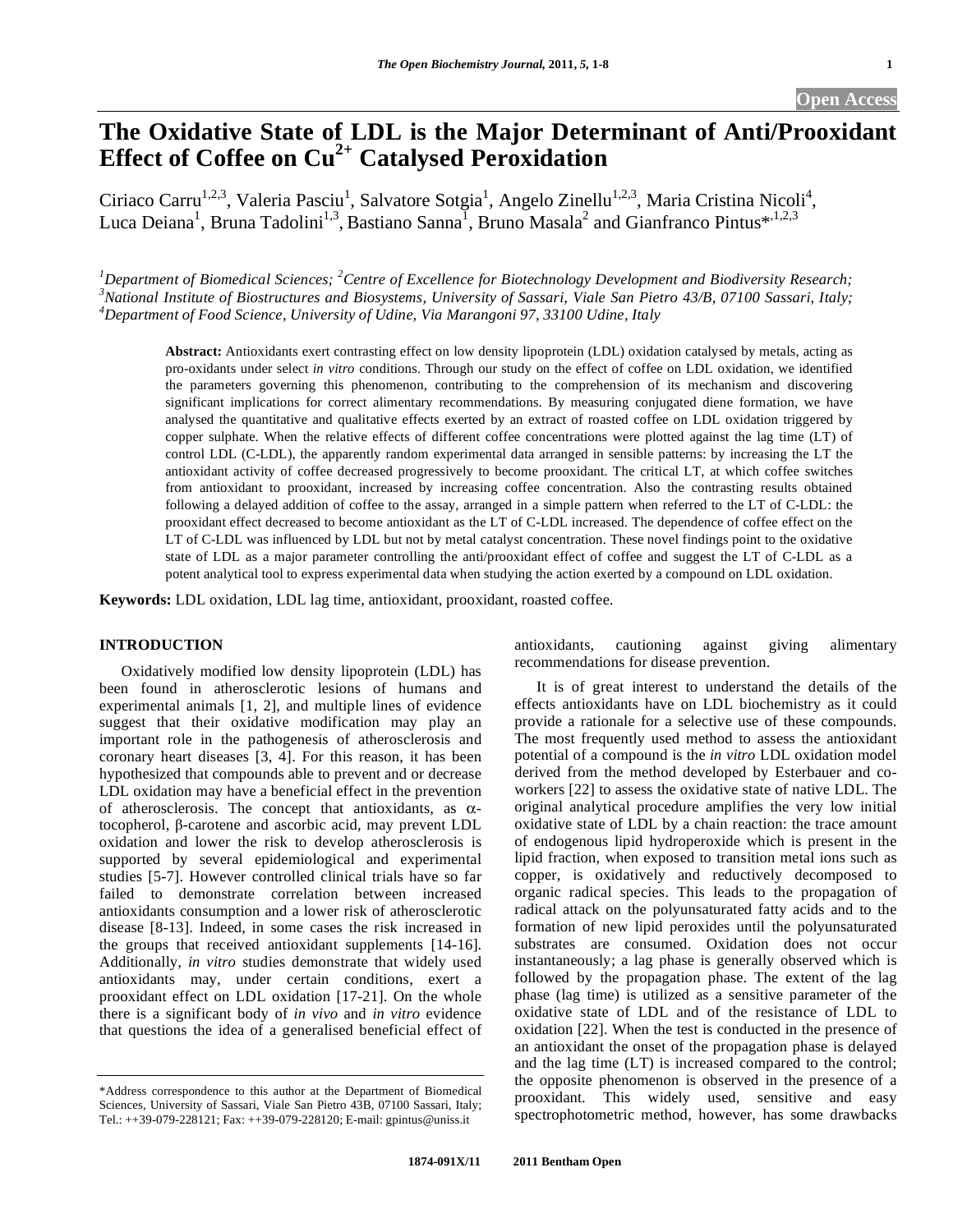due to the difficulty in standardization, the time required, the limited number of assays that can be run. When testing multiple conditions is necessary to perform different experiments utilizing different control LDL (C-LDL); as a consequence, the results obtained frequently are of difficult interpretation and high variability.

 By utilizing the data acquired when studying the effect of a coffee beverage on LDL oxidation we attempted to create a standardized method to analyze the results obtained with this assay. The choice to use coffee beverage to study LDL oxidation was justified by the fact that this product has been found to exert strong antioxidant properties by virtue of its high content of melanoidins, polymers formed in coffee beans *via* Maillard reaction during the roasting process [23]. In the present report we show that, by analyzing the results as a function of the LT of C-LDL, both the quantitative and qualitative differences detected can be described by simple patterns.

### **MATERIALS AND METHODS**

#### **Preparation, Isolation and Extraction of LDL**

 Blood was collected from fasted human volunteers by venipuncture into sampling vials containing EDTA. Plasma was prepared by centrifugation at 2000 g for 10 min a 4°C. LDL was isolated immediately by a very fast ultracentrifugation [24]. LDL was passed through a Sephadex PD-10 column equilibrated with PBS buffer (10 mM potassium phosphate, pH 7.4, containing 0.15 M NaCl) to remove EDTA and other interfering compounds.

#### **Conjugated Dienes**

 The total cholesterol of the salt-free LDL sample was determined with the CHOD-PAP enzymatic test kit (Boehringer, Mannhein, Germany) and the concentration was adjusted with PBS buffer (pH  $7.4$ ) to 80  $\mu$ g/ml of cholesterol. LDL samples (1ml) were added with 2  $\mu$ g/ml roasted coffee at 30°C prior to the initiation of oxidation by 1  $\mu$ M copper sulphate. The conjugated dienes were monitored at 234 nm at 3 min intervals for a period of 9 h. The kinetic of LDL oxidation are characterized by the LT.

#### **Coffee Solution Preparation**

 Light roasted coffee powder (*Coffea Robusta* 50 % and *Coffea Arabica* 50 %) characterised by a color test Neuhaus of 110 (CTN110), and a roasting loss of 14%, were obtained by a company joined the Cost Action 919 "Melanoidins and Health". Coffee solution was prepared at 1% by dilution of coffee powder in hot water immediately before use.

# **RESULTS**

 First we evaluated the influence exerted on LDL oxidation, triggered by  $1 \mu M$  copper, by variable amounts of a coffee solution. The results reported in Fig. (**1**) show that different coffee concentrations may exert either an antioxidant or a prooxidant effect, in particular the lower concentrations tested were pro-oxidant whereas the highest was antioxidant.

 However, when a similar experiment was repeated with different LDL preparations, quantitative and qualitative differences in coffee activity were observed, as shown by some representative results presented in Table **1**. The effect exerted by  $0.5 \mu$ g coffee, for instance, could range roughly from 50% shortening to 150% lengthening the LT. Trying to find a rationale to such an inconsistent behaviour we expressed the data as a function of various parameters. When the relative coffee effects exerted by  $0.5 \mu$ g coffee in different experiments were plotted against the LT of C-LDL, the experimental data arranged in a sensible pattern (Fig. **2**): by increasing the LT of C-LDL, the antioxidant activity of



Fig. (1).  $Cu^{2+}$  catalysed LDL peroxidation: antioxidant and prooxidant effect of coffee.

LDL (80 µg cholesterol) from a single donor was incubated either without metal catalyst (line A) in the presence of 1 µg coffee (line B) or with 1  $\mu$ M copper sulphate in the absence (line C) or presence of different amounts of a coffee solution (line D 0.5  $\mu$ g, line E 1  $\mu$ g, line F 2 g and line G 4 g of coffee per assay). LDL oxidation was followed by monitoring the change of the conjugated diene absorbance at 234 nm.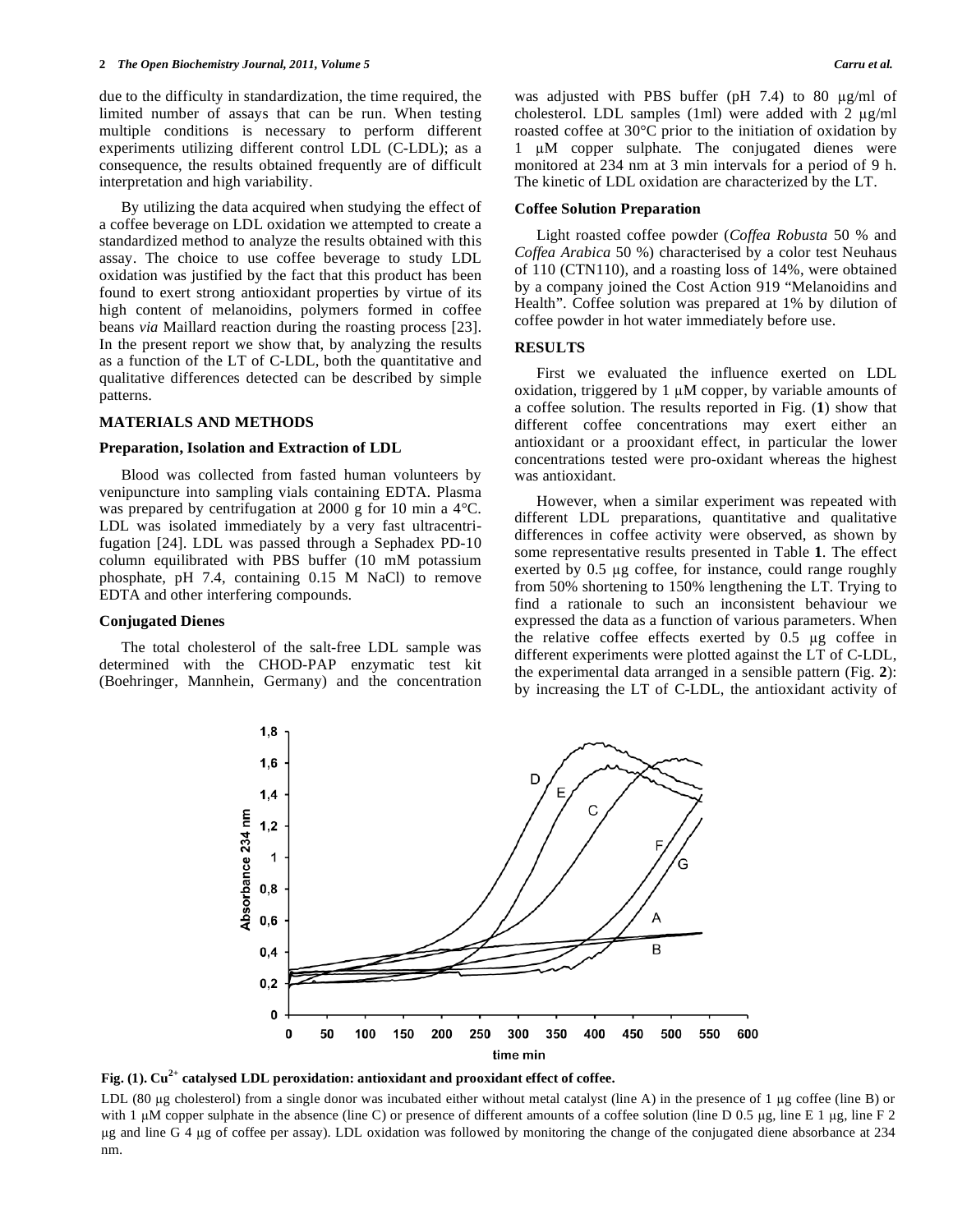|        | Control | $0.5 \mu$ g coffee |               | $1 \mu$ g coffee |               | $2 \mu g$ coffee |               | $4 \mu g$ coffee |               |
|--------|---------|--------------------|---------------|------------------|---------------|------------------|---------------|------------------|---------------|
|        | min     | min                | $\frac{6}{6}$ | min              | $\frac{6}{6}$ | min              | $\frac{0}{0}$ | min              | $\frac{0}{0}$ |
| Exp.1  | 250     |                    |               | 188              | 75%           | 235              | 94%           | 338              | 135%          |
| Exp.2  | 154     | 83                 | 54%           | 152              | 99%           |                  |               |                  |               |
| Exp.3  | 99      | 110                | 111%          | 155              | 156%          |                  |               |                  |               |
| Exp.4  | 77      | 107                | 139%          |                  |               | 236              | 306%          |                  |               |
| Exp.5  | 109     | 126                | 116%          |                  |               | 195              | 179%          |                  |               |
| Exp.6  | 42      | 102                | 243%          |                  |               | 340              | 810%          |                  |               |
| Exp.7  | 185     |                    |               | 151              | 82%           | 251              | 136%          | 291              | 157%          |
| Exp.8  | 110     |                    |               | 160              | 145%          |                  |               |                  |               |
| Exp.9  | 89      | 122                | 137%          | 143              | 161%          | 224              | 251%          | 413              | 464%          |
| Exp.10 | 89      | 145                | 163%          | 167              | 188%          | 251              | 282%          | 450              | 506%          |

Table 1. Cu<sup>2+</sup> Catalysed LDL Peroxidation: Effect of Coffee Concentration<sup>a</sup>

<sup>a</sup>LDL (80 μg cholesterol) from different donors were incubated with 1 μM copper sulphate in the absence or presence of different amounts of a coffee solution (μg of coffee per assay). LDL oxidation was followed by monitoring the change of the conjugated diene absorbance at 234 nm. The length of lag time is reported and expressed as percentage of the lag time of control LDL.



Fig. (2). Cu<sup>2+</sup> catalysed LDL peroxidation: effect of coffee concentration.

The data reported in Table **1** and part of the data reported in Table **3** are presented. The length of the lag time obtained in the presence of coffee expressed as percentage of the lag time of control LDL was reported as a function of the lag time of control LDL. LDL (80 µg cholesterol) from different donors was incubated with  $1 \mu M$  copper sulphate in the absence or presence of different amounts of a coffee solution: 0.5  $\mu$ g ( $\bullet$ ), 1  $\mu$ g ( $\Box$ ), 2  $\mu$ g ( $\Box$ )and 4  $\mu$ g ( $\bullet$ ) of coffee per assay. LDL oxidation was followed by monitoring the change of the conjugated diene absorbance at 234 nm.

0.5 µg coffee progressively decreases to become prooxidant when the LT exceeds 110-120 min. When the effect of higher coffee concentrations was evaluated, similar patterns were observed although the "critical" LT, at which coffee switches from antioxidant to prooxidant, increases (Fig. **2**). We also studied the influence of copper concentration on the effect of coffee. In Table **2** and Fig. (**3**) are reported the results obtained when three LDL preparations were incubated either with 1 or 4  $\mu$ M Cu<sup>2+</sup> in the absence and presence of  $2 \mu$ g coffee.

 Although the quantitative antioxidant effects of coffee appear to differ when assayed in the presence of the two copper concentrations (Table **2**), no substantial difference was observed when the relative coffee effects were expressed as a function of C-LDL LT (Fig. **3**). We also studied the influence of the time of coffee addition on LDL oxidation triggered by copper. In the experiments presented (Fig. **4**), 1 g coffee, when added before copper addition, exerted mostly an antioxidant effect, although it quantitatively differed depending on the LT of C-LDL: as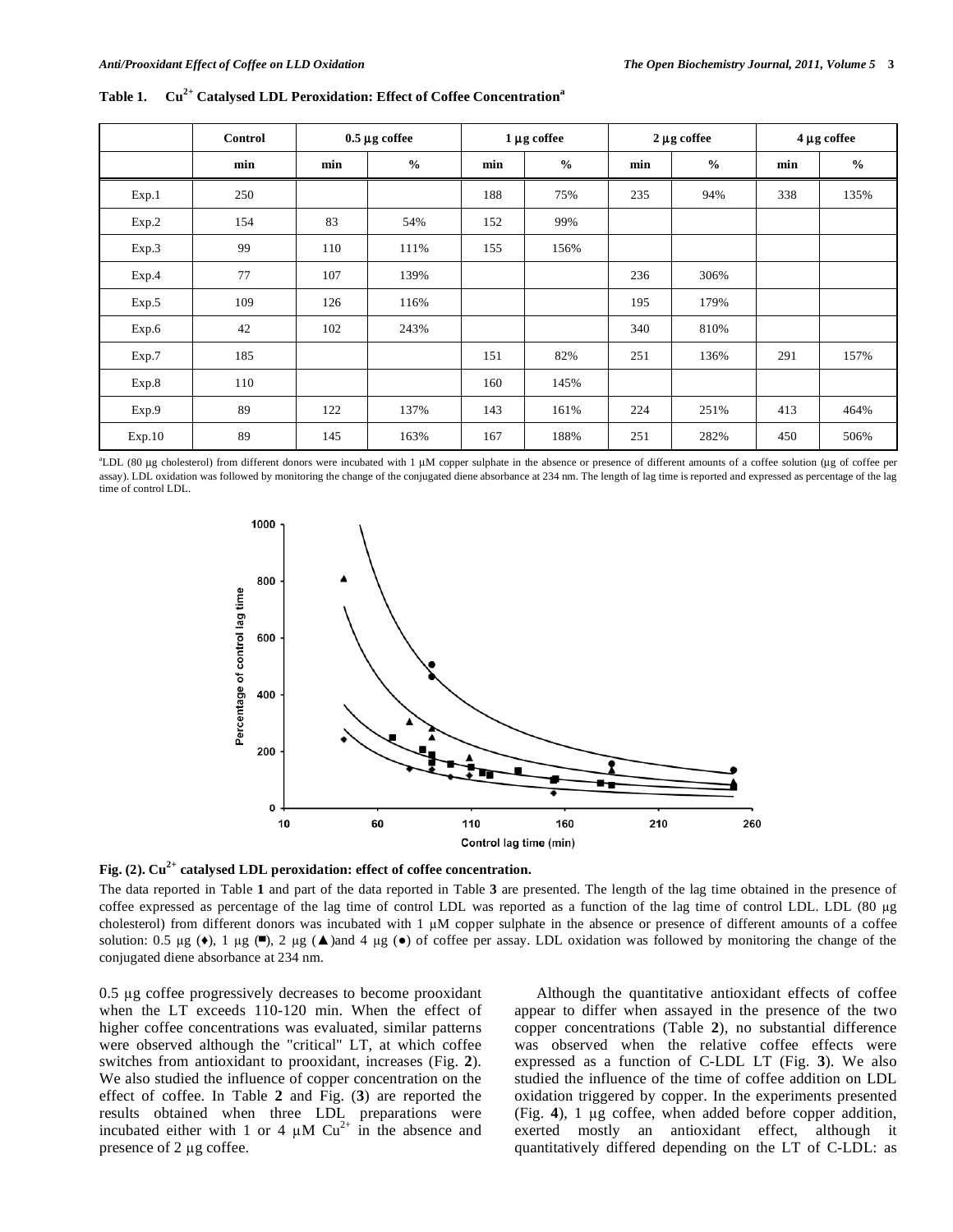|  |  |  | Table 2. Cu <sup>2+</sup> Catalysed LDL Peroxidation: Influence of Cu <sup>2+</sup> Concentration on Coffee Effect <sup>a</sup> |  |
|--|--|--|---------------------------------------------------------------------------------------------------------------------------------|--|
|  |  |  |                                                                                                                                 |  |

|       | $Cu2+$         | <b>Control</b> | $+2 \mu$ g coffee |                       |  |  |
|-------|----------------|----------------|-------------------|-----------------------|--|--|
|       | $\mu$ M        | Lag time (min) | Lag time $(min)$  | Percentage of control |  |  |
| Exp.1 |                | 42             | 340               | 810%                  |  |  |
|       | $\overline{4}$ | 42             | 364               | 866%                  |  |  |
| Exp.2 |                | 77             | 236               | 306%                  |  |  |
|       | $\overline{4}$ | 63             | 383               | 607%                  |  |  |
| Exp.3 |                | 109            | 195               | 179%                  |  |  |
|       | $\overline{4}$ | 80             | 263               | 329%                  |  |  |

<sup>a</sup>LDL (80 μg cholesterol) from different donors were incubated with either 1 or 4 μM copper sulphate in the absence or presence of 2 μg coffee. LDL oxidation was followed by monitoring the change of the conjugated diene absorbance at 234 nm. The length of lag time is reported and expressed as percentage of the lag time of control LDL.



Fig. (3). Cu<sup>2+</sup> catalysed LDL peroxidation: influence of Cu<sup>2+</sup> concentration on coffee effect.

The data reported in Table **2** and part of the data reported in Table **1** are presented. The length of the lag time obtained in the presence of coffee expressed as percentage of the lag time of control LDL was reported as a function of the lag time of control LDL. LDL (80 µg cholesterol) from different donors was incubated with either  $1 \mu M$  ( $\blacktriangle$ ) or 4  $\mu M$  ( $\blacktriangle$ ) copper sulphate in the absence or presence of 2  $\mu$ g coffee. LDL oxidation was followed by monitoring the change of the conjugated diene absorbance at 234 nm.

previously observed, the shorter the lag time the stronger the antioxidant effect. However, if coffee addition was delayed 10 min, the results obtained drastically changed but, once again, they depended on the LT of C-LDL. Coffee exerted a prooxidant effect whose intensity decreased to become antioxidant by increasing the LT of C-LDL (Table **3** and Fig. **4**).

When, in the same experiments,  $1 \mu$ g coffee was added after 30 min it almost immediately elicited the onset of the propagation phase. The only exception was the LDL preparation with the longer LT: in this case the LT was further prolonged by coffee delayed addition (Table **3**).

 The influence of LDL concentration on coffee effect was also studied. The results presented in Table **4** indicate that the same concentration of coffee  $(1 \mu g)$  may be either antioxidant or prooxidant depending on LDL concentration in the reaction mixture. As shown in Fig. (**5**) the effect appears to be only partially related to the LT of the different LDL concentrations. In particular at LDL concentrations half and double that standardly utilized  $(80 \mu g)$  cholesterol) the coffee effect diverges from the normal pattern, exerting, respectively, a more pronounced antioxidant or prooxidant action.

# **DISCUSSION**

 When studying the action of a compound and/or when comparing the effect of different compounds on LDL oxidation, great difficulties are encountered due to the variability in the results obtained in different experiments. Quantitative differences are normally observed and it is not infrequent to detect qualitative differences. While studying the antioxidant activity of soluble coffee, we observed similar variations. In different experiments, when the effect of a fixed concentration of coffee was studied, not only we observed quantitative differences in the relative antioxidant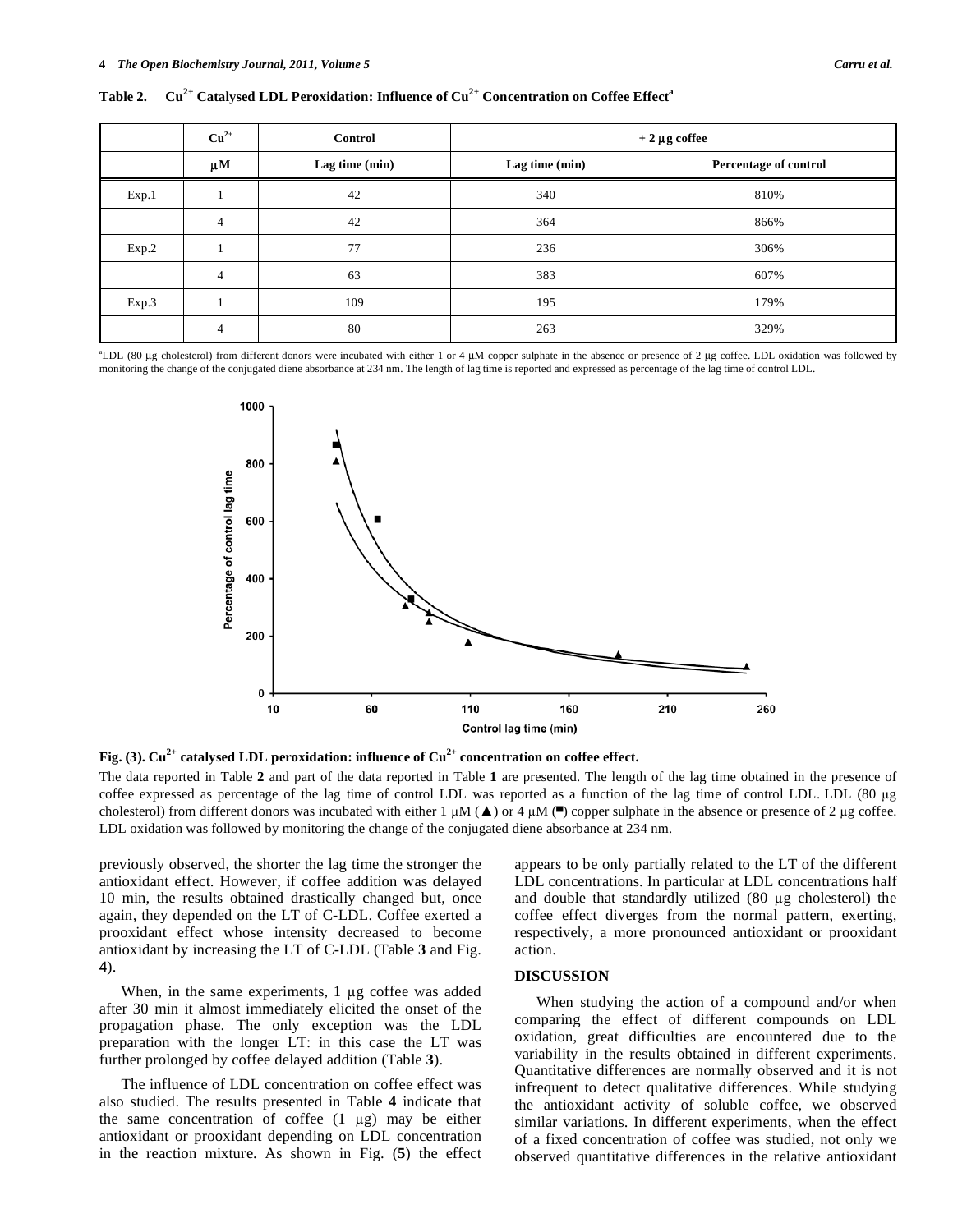

**Fig. (4). Cu2+ catalysed LDL peroxidation: effect of the delayed addition of coffee.** 

Part of the data reported in Table **3** and in Tables **1** and **4** are presented. The length of the lag time obtained in the presence of coffee expressed as percentage of the lag time of control LDL was reported as a function of the lag time of control LDL. LDL (80 µg cholesterol) from different donors was incubated with  $1 \mu$ M copper sulphate in the absence or presence of 1  $\mu$ g coffee. Coffee was added either just before  $\Box$  or 10 min after  $(\triangle)$  copper sulphate addition. LDL oxidation was followed by monitoring the change of the conjugated diene absorbance at 234 nm.

|  | Table 3. Cu <sup>2+</sup> Catalysed LDL Peroxidation: Effect of the Delayed Addition of Coffee <sup>9</sup> |
|--|-------------------------------------------------------------------------------------------------------------|
|  |                                                                                                             |

|       | Control        |                | $T_0$                 |                  | $T_{10}$                     | $T_{30}$         |                          |
|-------|----------------|----------------|-----------------------|------------------|------------------------------|------------------|--------------------------|
|       | Lag time (min) | Lag time (min) | Percentage of control | Lag time $(min)$ | <b>Percentage of control</b> | Lag time $(min)$ | Percentage of<br>control |
| Exp.1 | 155            | 161            | 104%                  | 179              | 109%                         | 30               | 0%                       |
| Exp.2 | 116            | 145            | 125%                  | 102              | 79%                          | 30               | 0%                       |
| Exp.3 | 68             | 170            | 250%                  | 16               | 9%                           | 31               | 1%                       |
| Exp.4 | 135            | 180            | 133%                  | 142              | 98%                          | 35               | 4%                       |
| Exp.5 | 179            | 159            | 89%                   | 280              | 151%                         | 480              | 251%                     |

<sup>a</sup>LDL (80 μg cholesterol) from different donors were incubated with 1 μM copper sulphate in the absence or presence of 1 μg coffee. Coffee was added at the stated times. LDL oxidation was followed by monitoring the change of the conjugated diene absorbance at 234 nm. The length of lag time is reported. To the lag time of the assays conducted in the presence of coffee we subtracted the delay in its addition and the data were expressed as percentage of the lag time of control LDL.

|  |  | Table 4.      Cu <sup>2+</sup> Catalysed LDL Peroxidation: Influence of LDL Concentration on Coffee Effect <sup>a</sup> |  |
|--|--|-------------------------------------------------------------------------------------------------------------------------|--|
|  |  |                                                                                                                         |  |

|       | LDL | <b>Control</b> | $+1 \mu g$ coffee |                       |  |
|-------|-----|----------------|-------------------|-----------------------|--|
|       | μg  | Lag time (min) | Lag time (min)    | Percentage of control |  |
| Exp.1 | 40  | 80             | 388               | 485%                  |  |
|       | 80  | 84             | 174               | 207%                  |  |
|       | 160 | 125            | 110               | 88%                   |  |
| Exp.2 | 40  | 100            | 250               | 250%                  |  |
|       | 80  | 120            | 140               | 117%                  |  |
|       | 160 | 150            | 70                | 47%                   |  |

<sup>a</sup>Three concentrations (40, 80 and 160 μg cholesterol) of LDL from two different donors were incubated with 1 μM copper sulphate in the absence or presence of 1 μg coffee. LDL oxidation was followed by monitoring the change of the conjugated diene absorbance at 234 nm. The length of lag time is reported and expressed as percentage of the lag time of control LDL.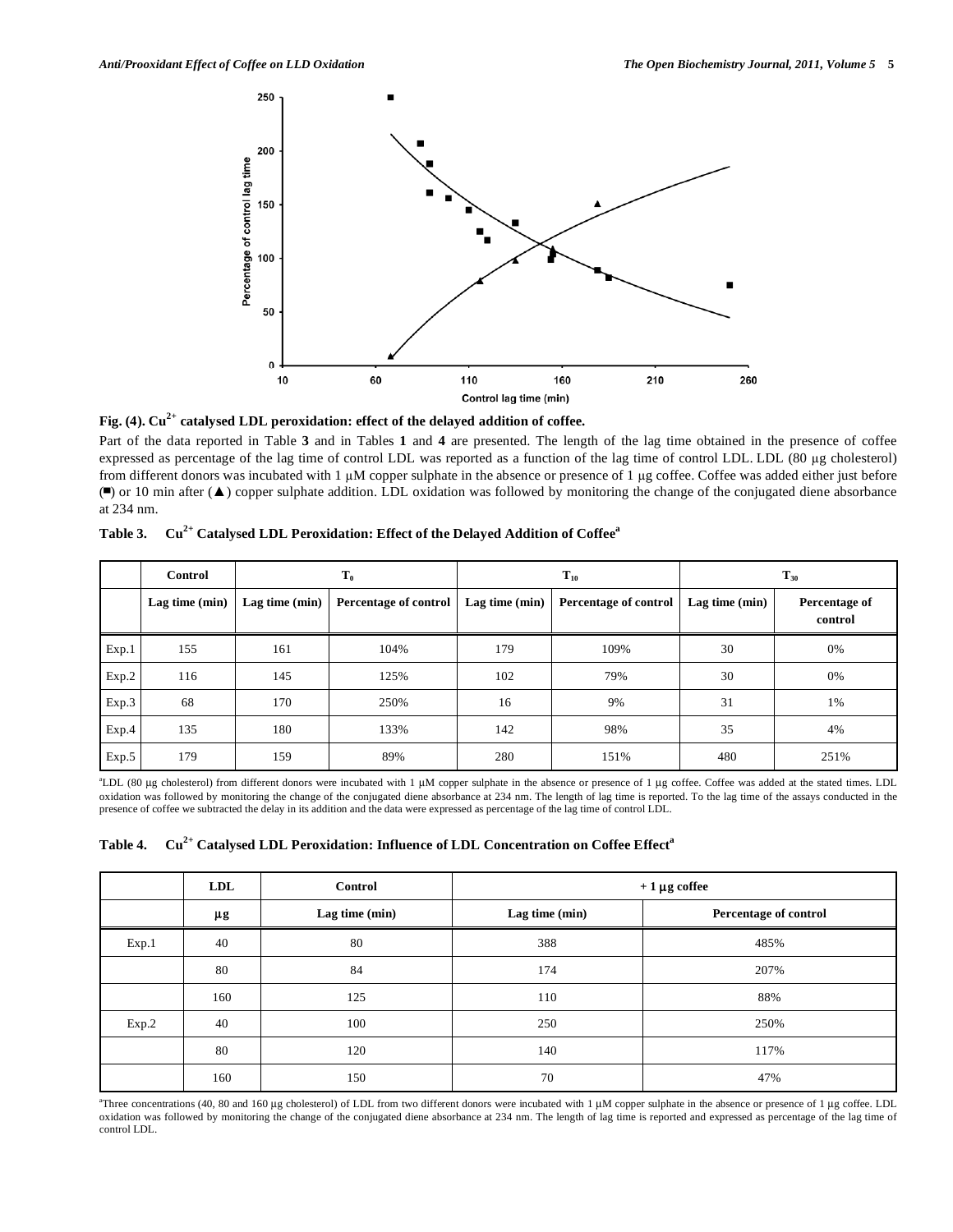

**Fig. (5). Cu2+ catalysed LDL peroxidation: influence of LDL concentration on coffee effect.** 

Part of the data reported in Table **4** and in Tables **1** and **3** are presented. The length of the lag time obtained in the presence of coffee expressed as percentage of the lag time of control LDL was reported as a function of the lag time of control LDL. Three concentrations 40  $(\blacktriangle)$ , 80 ( $\blacktriangle$ ) and 160 ( $\blacklozenge)$  µg cholesterol of LDL from different donors were incubated with 1 µM copper sulphate in the absence or presence of 1 g coffee. LDL oxidation was followed by monitoring the change of the conjugated diene absorbance at 234 nm.

activity but also qualitative differences (Table **1**). However, through a detailed analysis of the data set obtained in different experiments we identified a relation between the LT of C-LDL and the effect of the coffee under test. When a fixed concentration of coffee is incubated with LDL in the presence of copper, (Fig. **2**), both quantitative and qualitative differences between different experiments are shown to depend on the LT of the LDL: apparently the same coffee concentration is antioxidant when C-LDL have a short LT and eventually becomes prooxidant when C-LDL with long LT are utilized. Furthermore, the data presented in the same figure show that the effects exerted by increasing concentrations of coffee, in different experiments, follow similar patterns when related to the LT of C-LDL. With higher coffee concentrations, however, the curves are shifted towards a more effective antioxidant action and the C-LDL LT that switches coffee from an antioxidant to a prooxidant effect increases. Thus, C-LDL with short LT are protected from peroxidation by all coffee concentrations tested (0.5, 1, 2 and 4  $\mu$ g) whereas, as the LT of C-LDL increases, coffee loses its antioxidant potential to become prooxidant, the lowest concentration being the most effective. Also the different quantitative effects (Table **2**) observed in three different experiments and exerted by two different copper concentrations (1 and 4  $\mu$ M) in the presence of a fixed coffee amount  $(2 \mu g)$  follow the same pattern when referred to the LT of C-LDL (Fig. **3**). We have also evaluated the influence exerted by the LT of C-LDL on the effect exerted by coffee when added at different time points after the triggering of LDL oxidation by copper. In fact, it was previously shown that antioxidants may become prooxidant also when added during the lag phase of copper stimulated LDL oxidation and in particular when added at late time points during oxidation [20-21]. Also in these experiments we obtained conflicting results (Table **3**) which, however, followed a pattern when referred to the LT of C-LDL (Fig. **4**). The pattern was particularly evident analysing the data obtained when coffee was added 10 min after the metal catalyst. The prooxidant effect exerted by the delayed addition of coffee decreases to became antioxidant as the LT of C-LDL increases. Apparently coffee is able to stimulate the oxidation already triggered by copper when C-LDL have a short LT whereas it counteracts oxidation of C-LDL with a long LT. The effect exerted by C-LDL LT on the delayed addition of coffee is confirmed by the results obtained when coffee was added after 30 min. Also in this case C-LDL with the longest LT was protected by coffee which was capable of delaying the onset of propagation, not only when compared to the control but also when compared to the sample where coffee was added at the beginning of incubation (Table **3**). The data presented in Table **4** and Fig. (**5**) clearly demonstrate that not all experimental data can be pooled to obtain the pattern describing the action of coffee on LDL oxidation. In fact when LDL concentrations different from the standard are utilized, the coffee effect appears to be only partially related to the LT of C-LDL. In their complex the results presented, suggest the use of the LT of C-LDL as a potent analytical tool to express the data experimentally obtained when studying the action exerted by a compound on LDL oxidation. With this simple method, in fact, we were able to describe the pattern of coffee action on LDL oxidation triggered by copper by utilising most of the apparently different and, sometimes, conflicting data obtained during our study. We are at present testing the possibility of utilizing this method to compare the relative tendency of different compounds to affect  $Cu^{2+}$ -catalysed LDL oxidation. The results obtained could be of great relevance for the standardization of the procedures for the assessment of the capacity of compounds to affect LDL oxidation. Besides the methodological interest, the results we have presented might be of some relevance also to furnish a rationale base for the comprehension of the various and contrasting effects exerted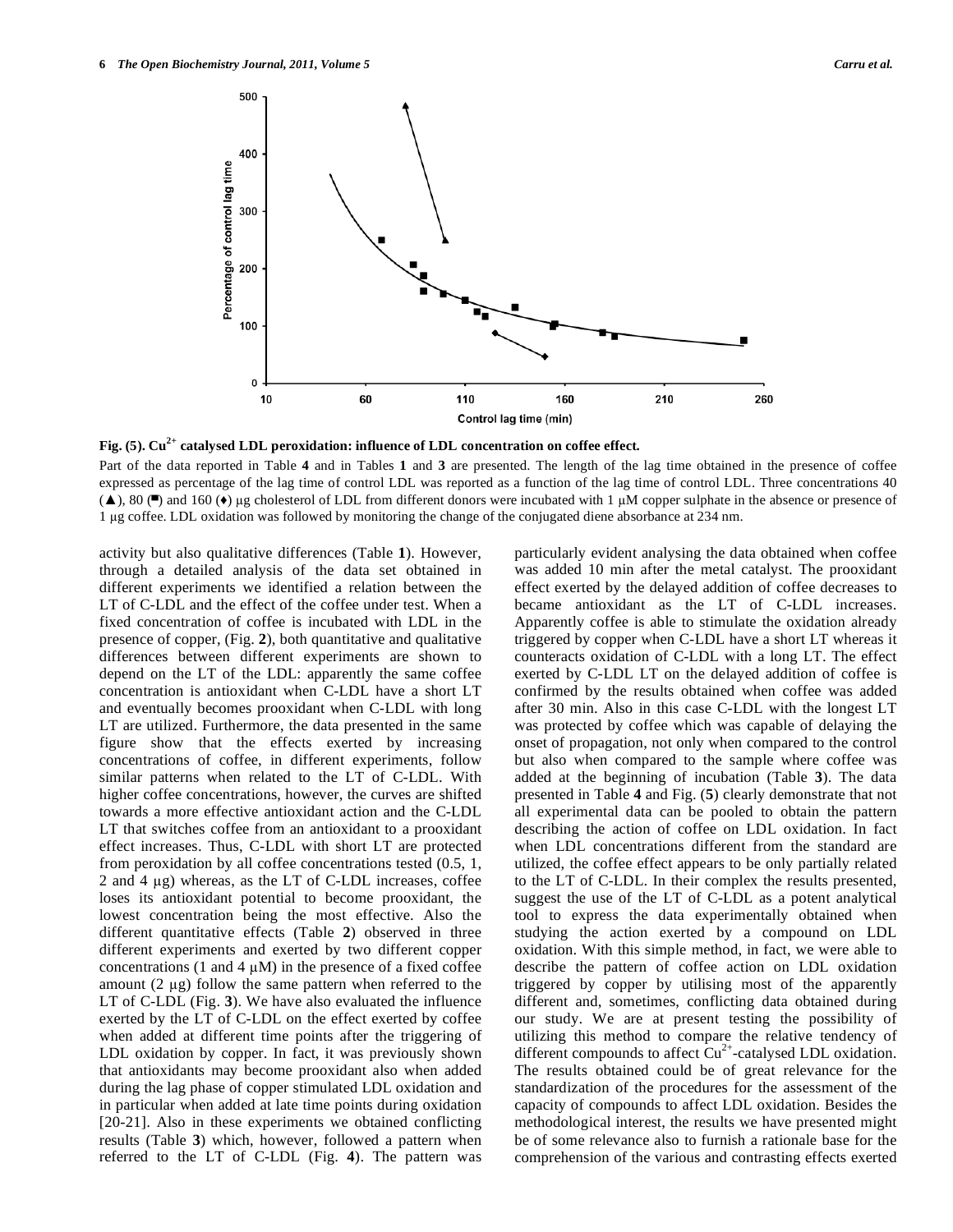by antioxidants on LDL oxidation both *in vitro* and *in vivo*. The use of LDL differing in their lag times might be, in some instances, responsible of the results described *in vitro* whereas the results obtained *in vivo* might be related to the LDL oxidative state of the different patients. If this was the case, the assessment of the LDL LT of a patient might possibly be not only a predictive index of a physiopathological state but also a guide for an aimed nutritional approach. In the experiments presented, in fact, coffee exerted either a beneficial or detrimental effects on LDL oxidation depending not only on its concentration but also on the LDL oxidative state of the donor. In this context, the omission of measuring the oxidant/antioxidant status of people before undergoing antioxidant treatment has been contemplated as one of the causes accounting for the failure of antioxidant-based strategies in the prevention or treatment of cardiovascular pathologies [25]. Thus the oxidative state of circulating LDL should be probably considered when giving alimentary recommendations of the use of antioxidants to reduce cardiovascular risk. We also hypothesized a potential mechanisms that might be at the base of the relation between the LT of C-LDL and the antioxidant/prooxidant effect of a compound. In general, metal catalysed lipid peroxidation is a complex system whose kinetics is driven by chain initiation, propagation, branching and termination reactions. In particular the lag phase is related to the time required for the formation or accumulation of the peroxyl radical species responsible for initiating lipid peroxidation to such a degree that its reaction with lipid become dominant over all competitive reactions with other species present in the environment. In a simple phosphatidylcholine liposome model the LT is interpreted as the time needed to lower the concentration of the reduced form of the metal catalyst to such a degree that the peroxyl radical initiator can no longer be effectively suppressed by it and can reach the level at which its reaction with the fatty acid chains become dominant [26-28]. The LT is thus controlled by the lipid hydroperoxide content of the liposomes which, by reacting with the metal catalyst, affects its reduced to oxidized ratio. In this model system exogenous compounds can act either as antioxidant or prooxidant by affecting both the ratio between the reduced and oxidized form of the metal catalyst and the concentration of the peroxyl radical species responsible for initiating lipid peroxidation [27, 29]. In the case of LDL peroxidation, besides hydroperoxide, other endogenous compounds [30] may affect the reduced to oxidized ratio of the metal catalyst [31] and the concentration of the peroxyl radical species. As a consequence, the length of the LT of native LDL is already the outcome of the interplay of the effects exerted by the variable concentrations of these endogenous compounds within the LDL and, for this reason, may be variable. In this light it is not surprising that addition of an antioxidant may have qualitatively and quantitatively different effects on LDL peroxidation depending on the LDL oxidative state testified by the length of its LT.

#### **ACKNOWLEDGEMENTS**

 This study was supported by the Italian Ministry of University and Research (PRIN-2005) and Banco di Sardegna Foundation (Grant-2009).

# **REFERENCES**

- [1] Hoff, H.F.; Gaubatz, J.W. Isolation, purification, and characterization of a lipoprotein containing Apo B from the human aorta. *Atherosclerosis,* **1982**, *42*, 273-297.
- [2] Palinski, W.; Rosenfeld, M.E.; Yla-Herttuala, S.; Gurtner, G.C.*;*  Socher, S.S.; Butler, S.W.; Parthasarathy, S.; Carew, T.E.; Steinberg, D.; Witztum, JL*.* Low density lipoprotein undergoes oxidative modification *in vivo*. *Proc. Natl. Acad. Sci. USA*, **1989**, *86*, 1372-1376.
- [3] Steinberg, D.; Parthasarathy, S.; Carew, T.E.; Khoo, J.; Witztum, J.L. Beyond cholesterol. Modifications of low-density lipoprotein that increase its atherogenicity. *N. Engl. J. Med.,* **1989**, *20*, 915- 924.
- [4] Inoue, T.; Uchida, T.; Kamishirado, H.; Takayanagi, K.*;* Hayashi, T.; Morooka, S. Clinical significance of antibody against oxidized low density lipoprotein in patients with atherosclerotic coronary artery disease. *J. Am. Coll. Cardiol.,* **2001**, *37*, 775-779.
- [5] Riemersma, R.A.; Wood, D.A.; Macintyre, C.C.; Elton, R.A.; Gey, K.F.; Oliver, M.F. Risk of angina pectoris and plasma concentrations of vitamins A, C, and E and carotene. *Lancet,* **1991**, *337*, 1-5.
- [6] Gey, K.F.; Moser, U.K.; Jordan, P.; Stahelin, H.*;* Eichholzer, M.; Lüdin, E. Increased risk of cardiovascular disease at suboptimal plasma concentrations of essential antioxidants: an epidemiological update with special attention to carotene and vitamin C. *Am. J. Clin. Nutr.,* **1993**, *57*, 787-797.
- [7] Clifton, P.M. Antioxidant vitamins and coronary heart disease risk. *Curr. Opin. Lipidol.*, **1995**, *6*, 20-24.
- [8] Kritharides, L.; Stocker, R. The use of antioxidant supplements in coronary heart disease. *Atherosclerosis,* **2002**, *164*, 211-219.
- [9] Stephens, N.G.; Parsons, A.; Schofield, P.M.; Kelly, F.; Cheeseman, K.; Mitchinson, M.J. Randomised controlled trial of vitamin E in patients with coronary disease: Cambridge Heart Antioxidant Study (CHAOS). *Lancet,* **1996**, *347*, 781-786.
- [10] Rapola, J.M.; Virtamo, J.; Ripatti, S.; Huttunen, J.K.*;* Albanes, D.; Taylor, P.R.; Heinonen, O.P. Randomised trial of alpha-tocopherol and beta-carotene supplements on incidence of major coronary events in men with previous myocardial infarction. *Lancet*, **1997**, *349*, 1715-1720.
- [11] Yusuf, S.; Dagenais, G.; Pogue, J.; Bosch, J.; Sleight, P. Vitamin E supplementation and cardiovascular events in high-risk patients. The Heart Outcomes Prevention Evaluation Study Investigators. *N. Engl. J. Med*., **2000**, *342*, 154-160.
- [12] Hasnain, B.; Mooradian, A. Recent trials of antioxidant therapy: What should we be telling our patients? *Cleve. Clin. J. Med.*, **2004**, *71*, 327-334.
- [13] Ferns, G.; Lamb, D. What does the lipoprotein oxidation phenomenon mean? *Biochem. Soc. Trans.*, **2004**, *32*, 160-163.
- [14] Virtamo, J.; Pietinen, P.; Huttunen, J.K.; Korhonen, P.*;* Malila, N.; Virtanen, M.J.; Albanes, D.; Taylor, P.R.; Albert, P.; ATBC Study Group. Incidence of cancer and mortality following alphatocopherol and beta-carotene supplementation: a postintervention follow-up. *JAMA*, **2003**, *290*, 476-485.
- [15] Lonn, E.; Bosch, J.; Yusuf, S.; Sheridan, P.*;* Pogue, J.; Arnold, J.M.; Ross, C.; Arnold, A.; Sleight, P.; Probstfield, J.; Dagenais, G.R.; HOPE and HOPE-TOO Trial Investigators. Effects of longterm vitamin E supplementation on cardiovascular events and cancer: a randomized controlled trial. *JAMA*, **2005**, *293*, 1338- 1347.
- [16] Miller, E.R.; Pastor-Barriuso, R.; Dalal, D.; Riemersma, R.A.*;*  Appel, L.J.; Guallar, E. Meta-analysis: High-dosage vitamin E supplementation may increase all-cause mortality. *Ann. Intern. Med.*, **2005**, *142*, 37-46.
- [17] Kontush, A.; Finckh, B.; Karten, B.; Kohlschutter, A.; Beisiegel, U. Antioxidant and prooxidant activity of alpha-tocopherol in human plasma and low density lipoprotein. *J. Lipid Res.*, **1996**, *37*, 1436- 1448.
- [18] Thomas, S.R.; Neuzil, J.; Stocker, R. Cosupplementation with coenzyme Q prevents the prooxidant effect of alpha-tocopherol and increases the resistance of LDL to transition metal-dependent oxidation initiation. *Arterioscler. Thromb. Vasc. Biol.*, **1996**, *16*, 687-696.
- [19] Bowen, H.T.; Omaye, S.T. Oxidative changes associated with betacarotene and alpha-tocopherol enrichment of human low-density lipoproteins. *J. Am. Coll. Nutr.*, **1998**, *17*, 171-179.